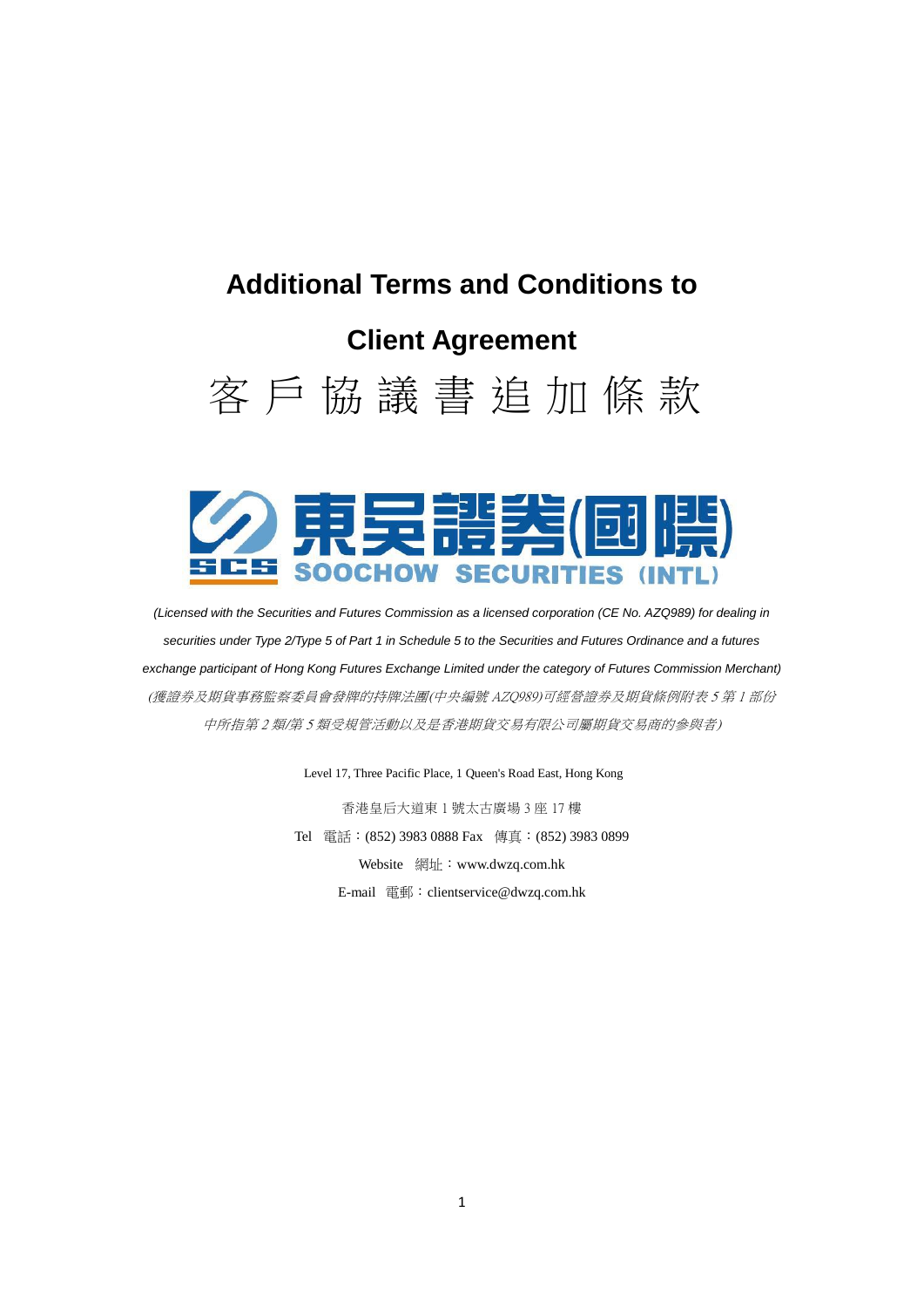#### To: SOOCHOW SECURITIES INTERNATIONAL FUTURES LIMITED

致 : 東吳證券國際期貨有限公司

In consideration of your opening and maintaining at my/our request one or more futures/ options trading account(s) ("the Account") for me/us and your agreeing to act as my/our agent or broker for the execution of orders for the purchase or sale of futures/ options of every type and description, I/we, the undersigned hereby agree to effect Transactions as hereinafter defined subject to the following additional terms and conditions. The additional terms and conditions set out below are not intended to be exhaustive and must be read together with the other provisions of the Client Agreement:

鑒於 貴司諮詢本人(等)要求開立及持續運作一個期貨/期權買賣賬戶("賬戶")給本人(等),(以下 簽署人);又鑒於 貴司同意作為本人(等)的代理或經紀,執行各式及各類期貨/期權買賣指示("交 易")見下文釋義,本人(等)茲同意根據下列追加條件進行交易。下列追加條件與條款並非詳盡無 遺且請務必與客戶協議下之其它條款一起閱讀:

#### **1. Definitions**

# 釋義條款

a) "Code" means the U.S. Internal Revenue Code of 1986, as amended.

「收入法」指經修訂的《1986 年美國國內收入法》

b) "FATCA" means

「FATCA」指

i. the Foreign Account Tax Compliance Act provisions of the U.S. Internal Revenue Service under Sections 1471 to 1474 of the Code or any associated treasury regulations, as amended or supplemented from time to time, or other official guidance;

美國國稅局根據收入法第 1471 條至 1474 條,或經不時修訂或補充的任何相關條約規定, 或其他官方指引制定的《海外帳戶稅收合規法案》;

ii. any treaty, law, regulation or other official guidance enacted in any other jurisdiction, or relating to an intergovernmental agreement between the U.S. and any other jurisdiction, which (in either case) facilitates the implementation of paragraph (i) above; or

任何其他司法管轄區頒佈,或與美國和其他司法管轄區訂立之政府間協議相關,且(在各 情 況下)旨在促進實施上文(i)段的任何條約、法例、條例或其他官方指引;或

iii. any agreement pursuant to the implementation of paragraphs (i) or (ii) above with the U.S. Internal Revenue Service, the US government or any governmental or taxation authority in any other jurisdiction.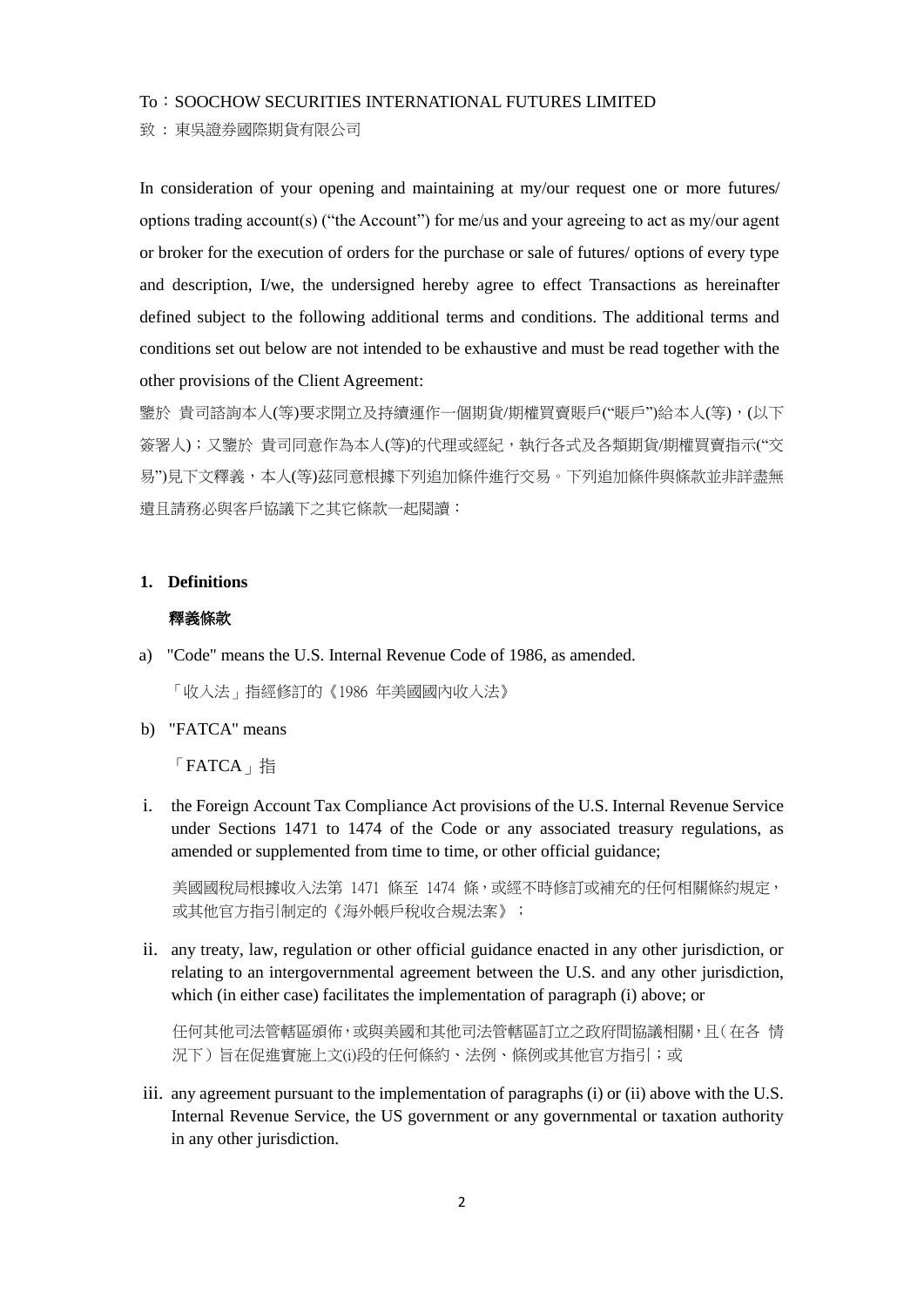為了實施上文(i)段或(ii)段而與美國國稅局、美國政府或任何其他司法管轄區的政府或稅務 機關訂立的任何協議。

c) "FATCA Withholding" means a deduction or withholding from a payment under [the agreement] as required by FATCA.

「FATCA預扣稅」指按照FATCA的規定在[協議]項下從一筆款項扣減稅款或預扣稅款。

d) "FATCA Withholdable Payments" include payments of interest (including original issue discount), dividends, and other items of fixed or determinable annual or periodical gains, profits, and income, in each case, from sources within the U.S., as well as gross proceeds from the sale of any property of a type which can produce interest or dividends from sources within the U.S. FATCA will also require withholding on the gross proceeds of such sales for payments made after December 31, 2016. Certain U.S. sourced financial payments in connection with lending transactions, investment advisory fees, custodial fees, bank or brokerage fees are also included.

「FATCA 可預扣稅款款項」包括源自美國境內的利息(包括初始發行折扣)、股息及其他固 定或可釐定年度或定期收益、盈利和收入款項,以及出售在美國境內而可產生利息或股息 收入的任何財產而取得的總收益。FATCA 也將規定對在 2016 年 12 月 31 日之後支付的該 等出售總收益款項預扣稅款。源自美國與借貸交易、投資諮詢費、託管費、銀行或經紀費用 相關的若干財務款項亦包括在內。

## **2. Client's Responsibilities and Consent**

## 客戶責任及許可

a) In order to comply with FATCA and in accordance with any local or foreign law, legislation or regulation and/or to satisfy Soochow Securities International Futures Limited's Reporting Obligations, the Client agrees that Soochow Securities International Futures Limited may gather, store, use, process, disclose and report to any such Tax Authority any Personal Information that provides to Soochow Securities International Futures Limited upon Client's consent.

為了遵守FATCA及遵循任何本地或外國法律、法例或規例,及/或為了履行東吳證券國際 期貨有限公司的申報義務,客戶同意東吳證券國際期貨有限公司可在征得客戶同意後收集、 保存、 使用、處理、披露及向任何該等稅務機關報告向東吳證券國際期貨有限公司提供的 任何個人資訊。

b) Soochow Securities International Futures Limited reserves the right to request and the Client has the obligation to provide to the Soochow Securities International Futures Limited additional documentary evidence to validate the U.S. or non-U.S. status when potential U.S. indicia or change in circumstances is noted by Soochow Securities International Futures Limited during the course of relationship.

當東吳證券國際期貨有限公司在合作期間留意到有潛在美國人身份標記或情況發生變化時, 東吳證券國際期貨有限公司保留權利以要求且客戶有義務向東吳證券國際期貨有限公司提 供額外文件 證明,以核實美國人或非美國人身份。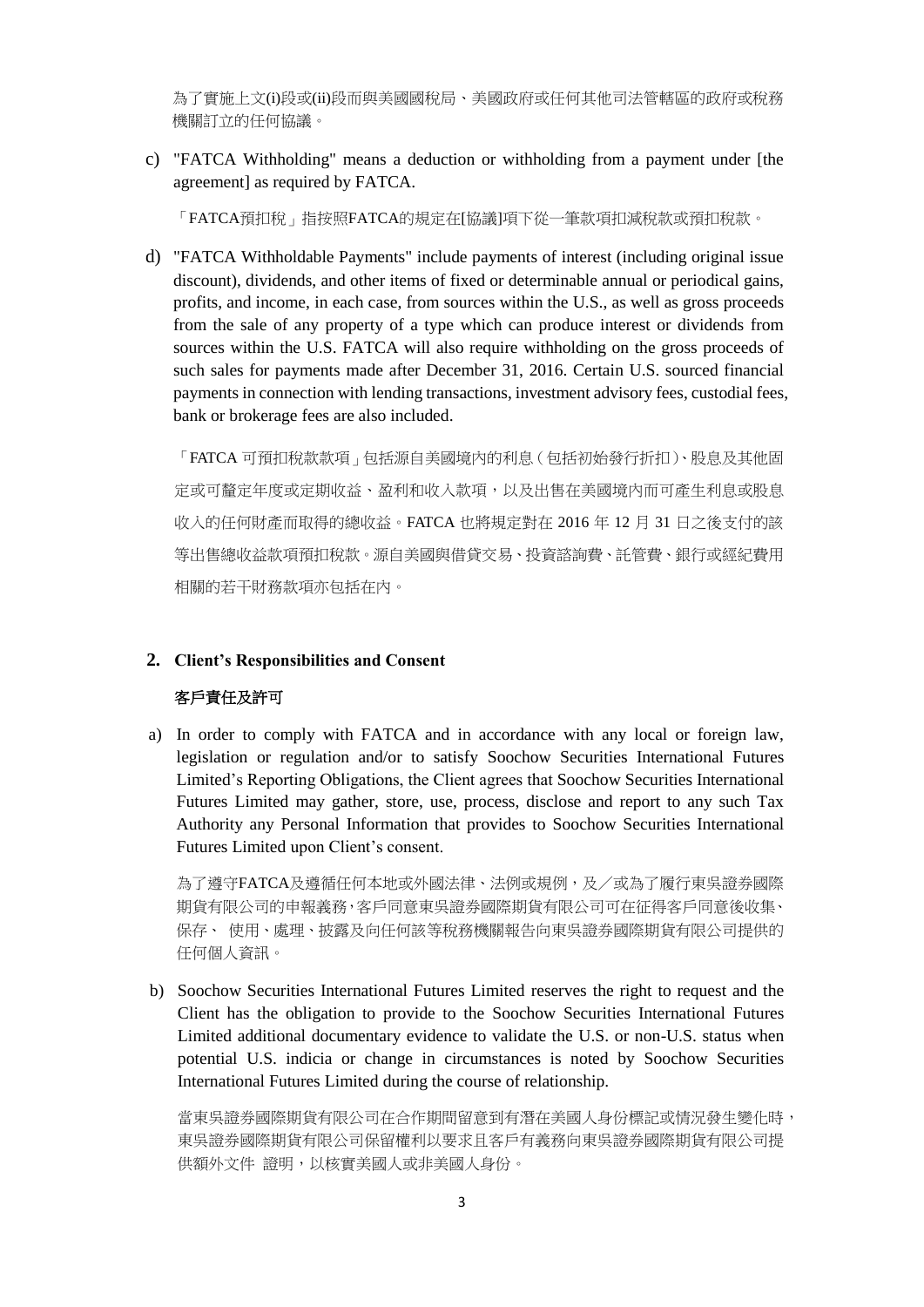c) If the Client fails to provide Soochow Securities International Futures Limited with any of the necessary Personal Information or to take action as is specified by Soochow Securities International Futures Limited in the Client Consent Form within the time period specified, Soochow Securities International Futures Limited shall be entitled to reach whatever conclusions Soochow Securities International Futures Limited considers to be appropriate and Soochow Securities International Futures Limited reserves the right to close the Client's Account or classify the Client's Account as "non-consenting" or "non-participating FFI" or execute withholding and reporting under FATCA regulations.

倘若客戶未能在指定期間內向東吳證券國際期貨有限公司提供任何必需的個人資訊或採取 東吳證券國際期貨有限公司在客戶同意書中指定的行動,東吳證券國際期貨有限公司應有 權得出東吳證券國際期貨有限公司認為適宜的任何結論,且東吳證券國際期貨有限公司保 留權利結束該客戶的帳戶或將該客戶的帳戶分類或「不同意」或「非參與外國金融機構」, 或根據FATCA規則預扣稅款及作出申報。

#### **3. General Disclosure on Foreign Account Tax Compliance Act**

# 《海外帳戶稅收合規法案》的一般披露條款

a) Under the U.S. Foreign Account Tax Compliance Act, or FATCA, all non-United States entities in a broadly defined class of financial institutions (FIs), are required to comply with an expansive documentation and reporting regime, or, beginning from July 1, 2014, be subject to a 30% United States withholding tax on certain U.S. payments constituting "withholdable payments" (beginning in 2017, a 30% withholding tax applies to gross proceeds from the sale of assets which could produce withholdable payments and foreign passthru payments). Certain passive non-U.S. entities which are not FIs are required to either certify they have no substantial U.S. beneficial ownership or report certain information with respect to their substantial U.S. beneficial ownership, or, beginning from July 1, 2014, become subject to the same 30% U.S. withholding tax as described above. The reporting obligations imposed under FATCA generally require FIs to obtain and disclose information about certain Customers to the United States Internal Revenue Service (IRS).

根據美國《海外帳戶稅收合規法案》或FATCA,符合金融機構(FI)廣泛定義的所有非美國 實體必須遵守一個廣泛的文件記錄與申報制度,否則從2014年7月1日起將須就構成「可預扣 稅款款項」的若干美國款項繳納30%的美國預扣稅(從2017年起,30%的預扣稅適用於出售 可產生可預扣稅款款項及外國轉付款項的資產的總收益)。並非金融機構的若干被動美國實 體必須證明,其不擁有大額的美國實益擁有權,或就其大額的美國實益擁有權申報若干資 訊,否則從2014年7月1日起將須按上述方式繳納相同的30%美國預扣稅。FATCA施 加的申 報義務一般要求金融機構取得有關某些客戶的資訊並向美國國稅局(國稅局)披露該等資 訊。

b) The impact of FATCA on FIs in a specific country may be modified by an intergovernmental agreement (IGA) between the United States and that country. The United States is expected to enter into an IGA with Hong Kong (Hong Kong IGA).

FATCA對特定國家之金融機構的影響可經美國與該國訂立的政府間協議(IGA)予以修訂。 美國預期將與香港訂立政府間協議(香港政府間協議)。